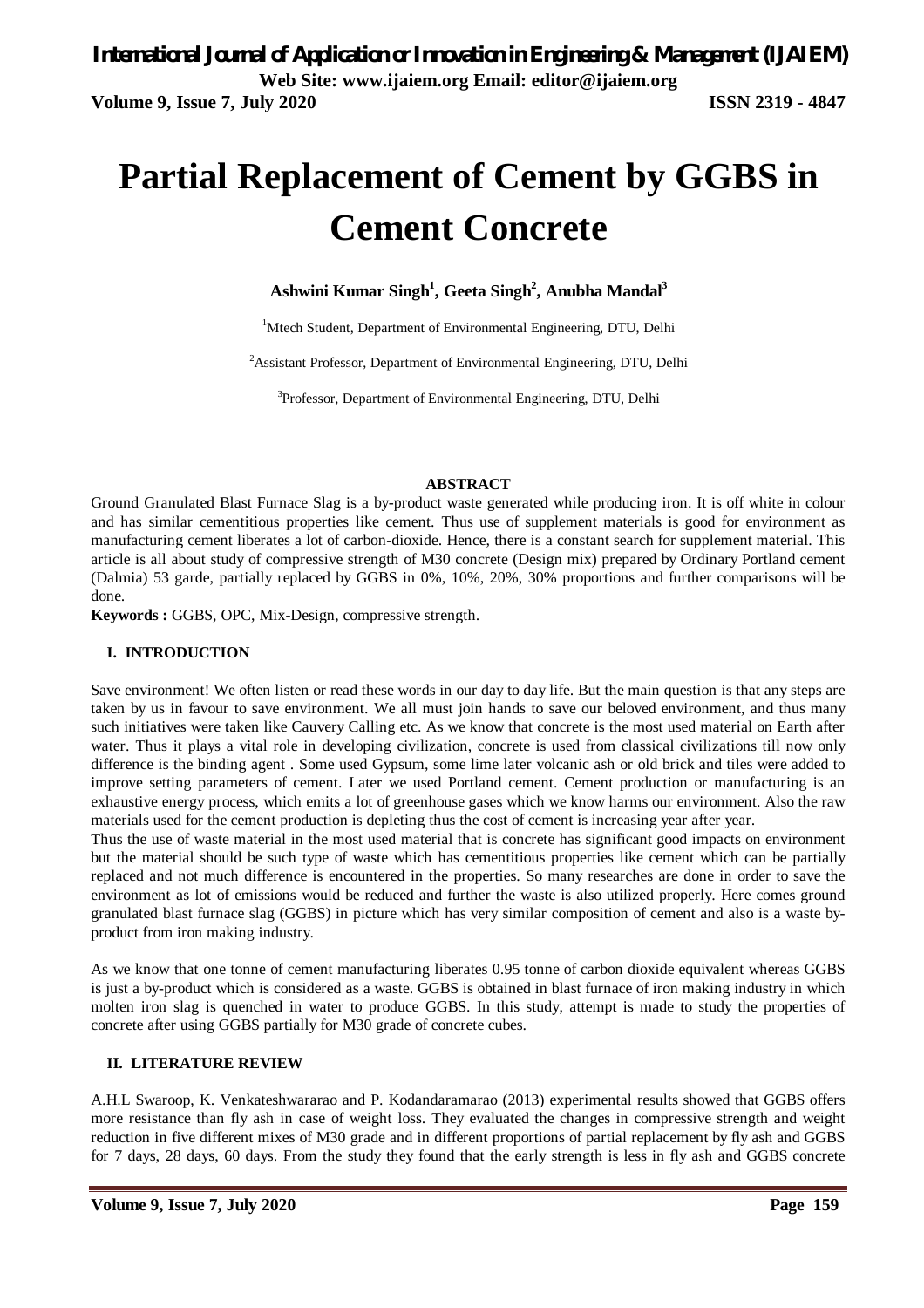# *International Journal of Application or Innovation in Engineering & Management (IJAIEM)* **Web Site: www.ijaiem.org Email: editor@ijaiem.org Volume 9, Issue 7, July 2020 ISSN 2319 - 4847**

with respect to conventional concrete and results of fly ash and GGBS concretes is more than conventional concrete at the end of 28 days.

Arivalagan. S (2014) incorporated GGBS with cement with 20%, 30%, 40% partial replacement of OPC with GGBS for a mix design of M35 for 7 days and 28 days and concluded that 20% replacement is optimum and cost-effective as it is waste.

Yogendra O Patil, P. N. Patil, Arun Kumar incorporated the blast furnace slag which is waste product from iron industry. They used it as partial replacement of cement n concrete as it has cementititous property. They prepared several proportions ranging from 0% to 40% partial replacement by GGBS. It is observed 20% replacement of cement is optimum without compromising much the compressive strength at 90 days.

ReshmaRughooputh and JaylinaRana (2014) investigated the effects of GGBS partially replaced with cement on concrete cubes including tensile strength, flexure and splitting strength and most important compressive strength. The percentage dry shrinkage was a slight increase with GGBS and also those cubes failed the initial surface absorption test confirming the decrease in the permeability of GGBS concrete. Also they found that workability improves but plastic density decrease with partial replacement by GGBS. Based on result the optimum mix was one with 50% OPC and 50% GGBS.

K.V. Pratap and M. Bhaskar (2014) noticed the triple blending of cement concrete with fly ash and ground granulated blast furnace slag. They conducted compressive strength and flexural strength on M60 grade with partial replacement of cement with fly ash and GGBS. They concluded increase in the compressive strength and split tensile strength at 28 days with (4+16)% replacement.

# **III. MATERIALS**

# **A. Cement**

In thepresent work Dalmia cement of 53 grade Ordinary Portland Cement (OPC) is used for casting cubes for all mixes. The cement is uniform in colour and without lumps. The properties of OPC used are below in Table 3.1

| $\frac{1}{2}$          |                    |                  |  |
|------------------------|--------------------|------------------|--|
| Particulars            | Experimental       | IS limits (IS:   |  |
|                        | Results            | 8112-2013)       |  |
| Specific Gravity       | 3.15               |                  |  |
| <b>Initial Setting</b> | $75$ min           | Not less than 30 |  |
| Time                   |                    | minutes          |  |
| <b>Final Setting</b>   | 330 <sub>min</sub> | Not more than    |  |
| Time                   |                    | 600 minutes      |  |

**Table 1:** Cement Properties

# **B. Fine Aggregates (F.A.)**

The sand is locally procured and conformed to Zone II of grading as per IS 383-2016. The specific gravity of sand is 2.64. And the water absorption is found to be 1.26%.

| Table 2: F.A. Properties |         |  |
|--------------------------|---------|--|
| Properties of F.A.       | Results |  |
| Specific Gravity         | 2.64    |  |
| Grading Zone             |         |  |
| Water absorption         | 1.26%   |  |

# **C. Coarse Aggregate (C.A.)**

Locally available coarse aggregate is used and the maximum size used is 20mm. The specific gravity of C.A. is 2.7. And the water absorption is 0.58%.

| <b>Table 5:</b> C.A. Properties |                  |  |
|---------------------------------|------------------|--|
| Properties of C.A.              | Results          |  |
| Specific Gravity                | 2.7              |  |
| Maximum Size                    | 20 <sub>mm</sub> |  |
| Water absorption                | 0.58%            |  |

# **Table 3:** C.A. Properties

# **D. Ground Granulated Blast Furnace Slag (GGBS)**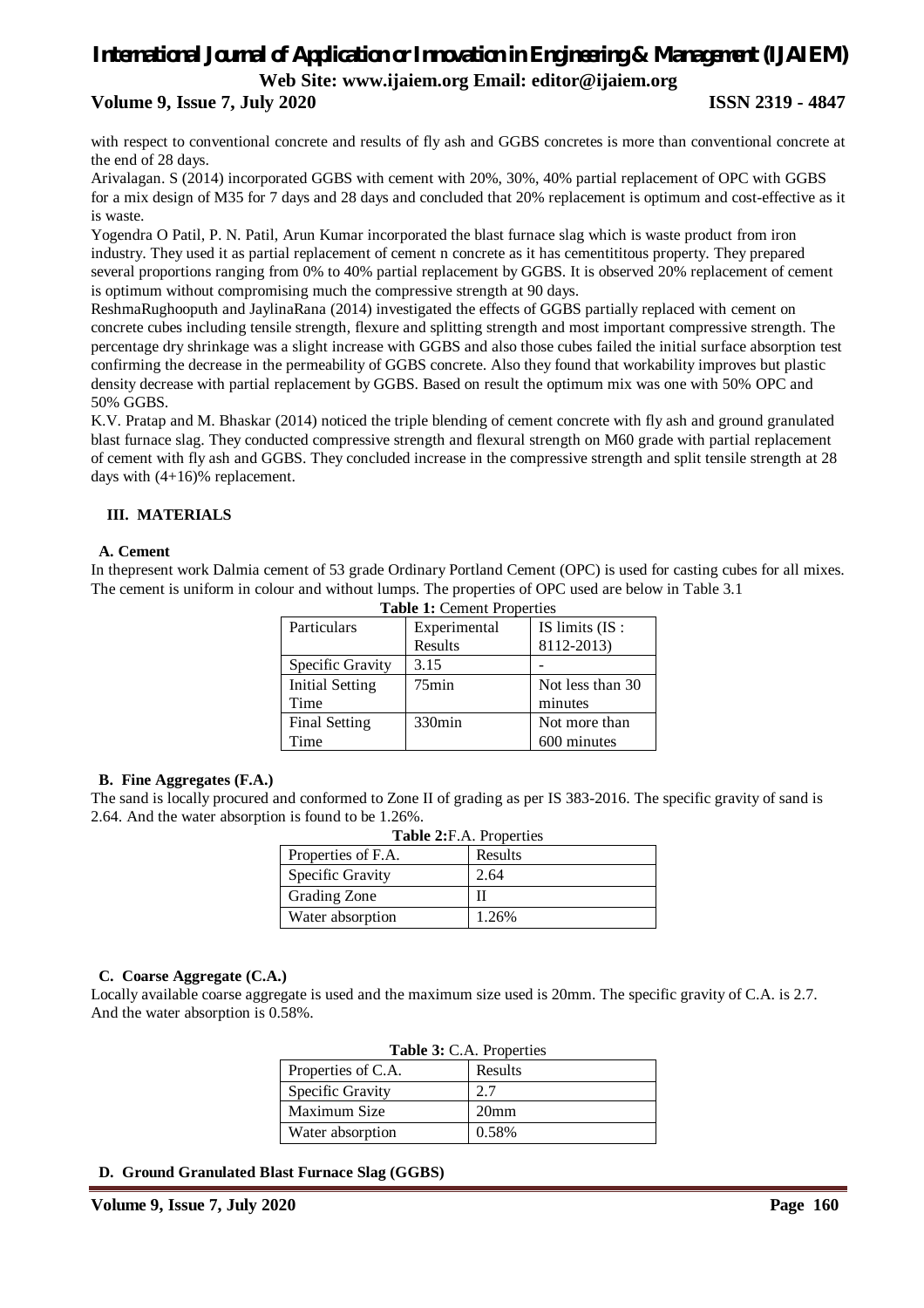# *International Journal of Application or Innovation in Engineering & Management (IJAIEM)* **Web Site: www.ijaiem.org Email: editor@ijaiem.org Volume 9, Issue 7, July 2020 ISSN 2319 - 4847**

GGBS is procured from Bokaro Steel Plant which is located in Bokaro District of Jharkhand. It is off- white in colour as shown in figure.



**Figure 1:** GGBS

# **E. Water**

Potable tap water is used.

# **IV. EXPERIMENTAL PROGRAMME**

The design mix of cement concrete is done as per the procedure mentioned in the IS 10262:2009. Cubes are prepared in the proper proportions varying from 0% to 30% GGBS and compared with plain cement concrete cubes. The partial replacement is done on weight basis. And the mix proportion is 1:1.6136:2.8099 and w-c ratio is taken as 0.45 for all the mixes. The result of the ,mix design of the concrete (for  $1 \text{ m}^3$ ) is shown in the table 4.1.

- a. Grade of design= M30
- b. Type of cement= OPC53 (Dalmia)
- c. Maximum nominal size of aggregate= 20mm
- d. Minimum cement content = $300\text{Kg/m}^3$  (IS456:2000)
- e. Maximum water to cement ratio=.5(IS456:2000)
- f. Exposure condition=Moderate
- g. Method of concrete placing=non pumping
- h. Degree of supervision= Good
- i. Type of aggregate  $=$  Crushed angular aggregate
- j. Workability= 75 (IS456:2000)
- k. Maximum cement content= $450$ Kg/m<sup>3</sup>(IS456:2000)
- l. Chemical admixture=No
- m. Specific gravity of cement=3.15
- n. Specific gravity of river sand= 2.64
- o. Specific gravity of course aggregate=2.7

| <b>Table 4.</b> MIA FOL Complessive Strength |              |         |         |         |
|----------------------------------------------|--------------|---------|---------|---------|
| Particulars                                  | Plain Cement | 10%     | 20%     | 30%     |
|                                              | Concrete     |         |         |         |
| Cement                                       | 413.33       | 372     | 330.67  | 289.34  |
| $(kg/m^3)$                                   |              |         |         |         |
| Sand $(kg/m^3)$                              | 666.96       | 666.96  | 666.96  | 666.96  |
| Coarse                                       | 1161.44      | 1161.44 | 1161.44 | 1161.44 |
| Aggregate                                    |              |         |         |         |
| $(kg/m^3)$                                   |              |         |         |         |
| GGBS $(kg/m^3)$                              | $\Omega$     | 41.33   | 82.66   | 123.99  |
| Water $(kg/m^3)$                             | 186          | 186     | 186     | 186     |

# **Table 4:** Mix For Compressive Strength

Here 24 cubes are tested. The cubes having dimension of 150mm x 150mm x 150mm are prepared compressive strength of the concrete mix is calculated for 7 days and 28 days of curing. All the cubes are tested as per IS specifications and norms. Testing is done in Hand operated Compression Testing Machine (CTM).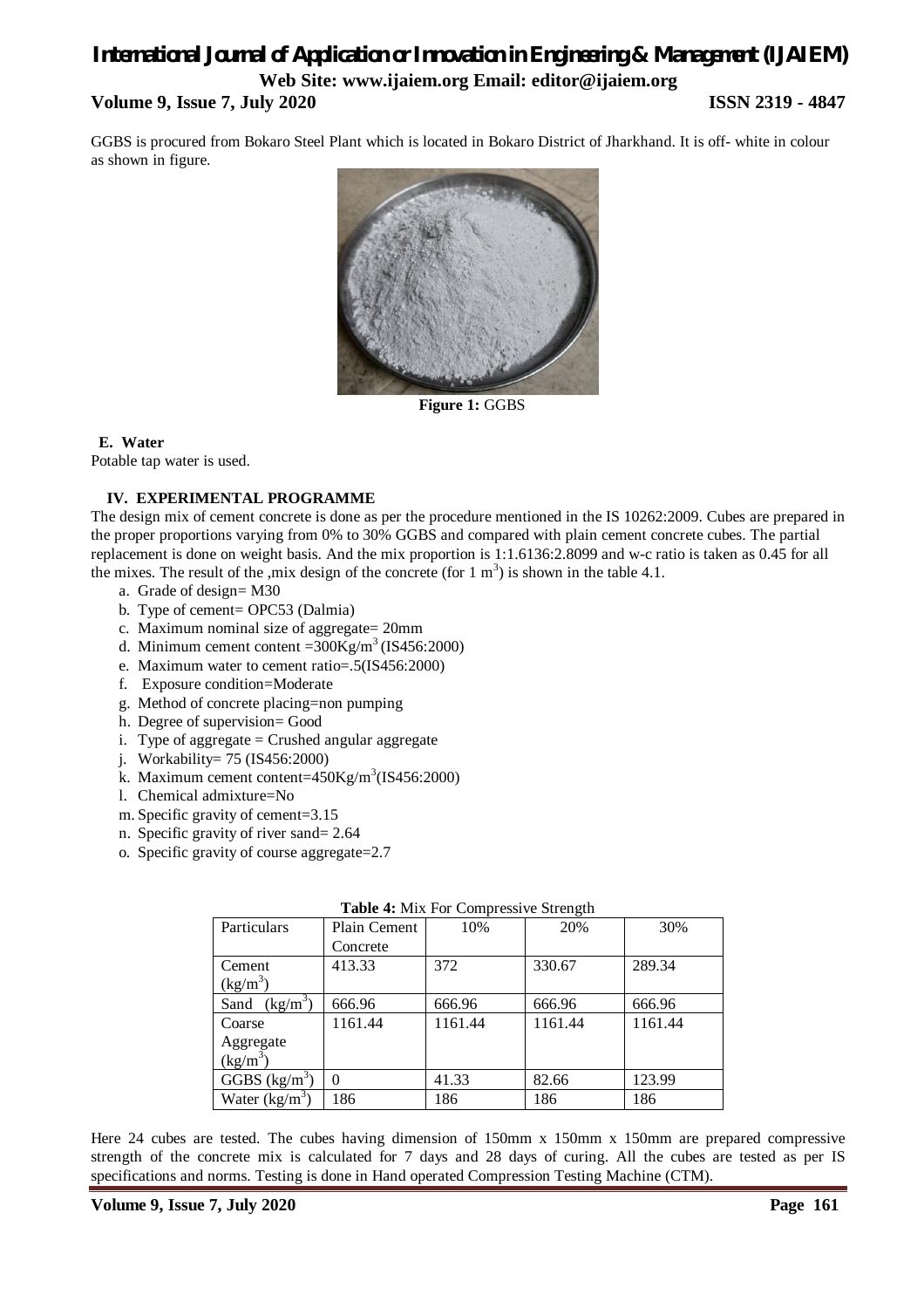# *International Journal of Application or Innovation in Engineering & Management (IJAIEM)* **Web Site: www.ijaiem.org Email: editor@ijaiem.org Volume 9, Issue 7, July 2020 ISSN 2319 - 4847**



**Figure 2:** Cubes For Testing

# **V. RESULTS**

The compressive strength of the concrete cubes of various proportions of partial replacement of cement by GGBS at the age of 7 days and 28 days with M30 grade of concrete with Dalmia OPC 53 grade given in table 5.1.

| Concrete Types    | Compressive Strength |                 |
|-------------------|----------------------|-----------------|
|                   | 7 Days (N/mm2)       | 28 Days (N/mm2) |
| 100% OPC, 0%GGBS  | 26.05                | 42.21           |
| 90% OPC, 10% GGBS | 21.81                | 38.03           |
| 80% OPC, 20% GGBS | 22.44                | 40.58           |
| 70% OPC, 30% GGBS | 22.24                | 39.16           |

|  |  |  | Table 5: Compressive Strength Of Mix |  |
|--|--|--|--------------------------------------|--|
|--|--|--|--------------------------------------|--|



**Figure 3:** Testing Of Cubes On CTM